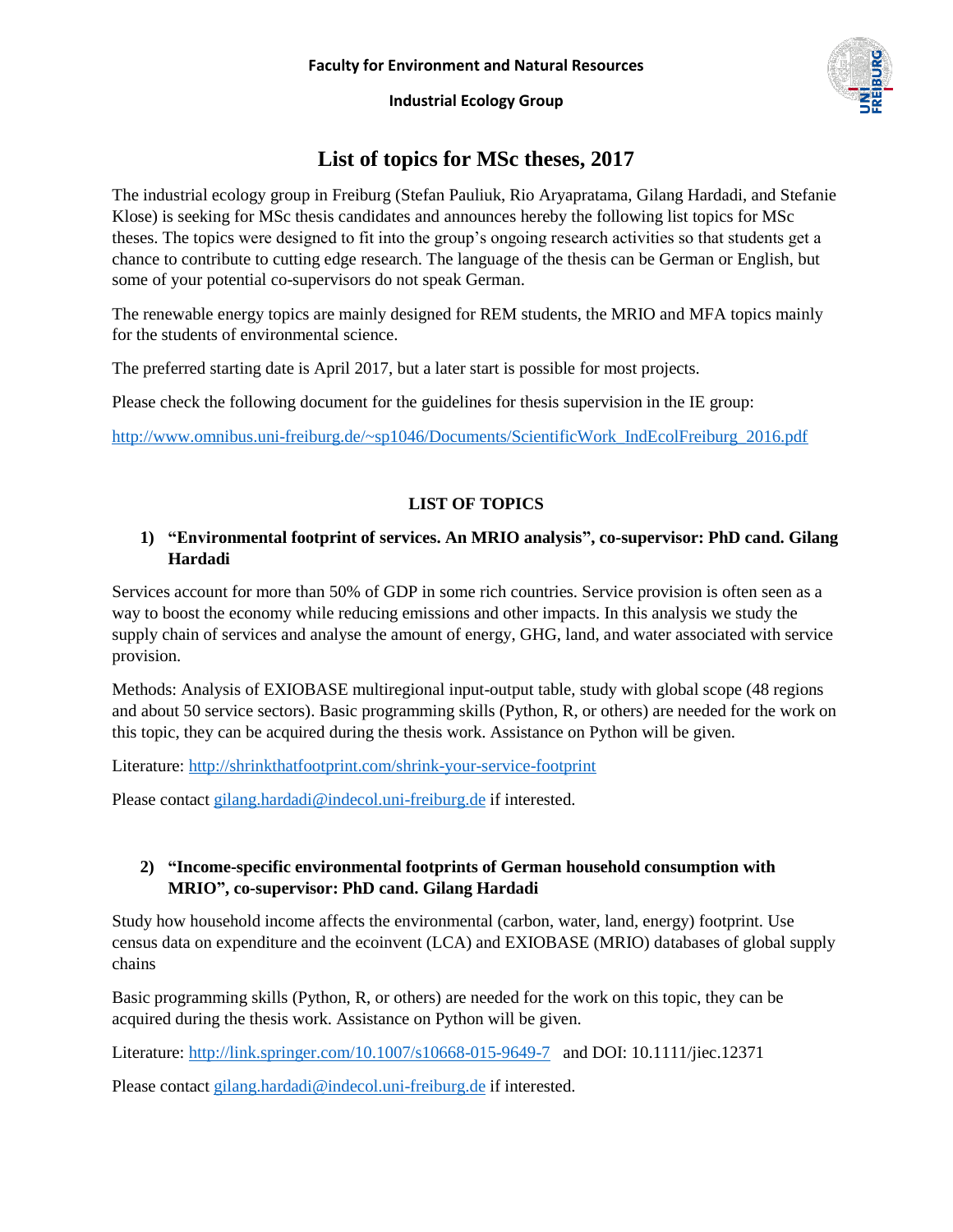

#### **3) "Dynamic Environmental Input-Output Analysis: Case Study for the environmental footprint of Germany", co-supervisor: PhD cand. Gilang Hardadi**

Study how various Economic Development Scenarios for Germany will affect its emission of greenhouse gases emissions. Use information from National Economic Development Plans and Input-Output Tables of Germany (or other IO Database; e.g. EXIOBASE). Advanced programming skills (Python, R, or others) are needed for the work on this topic, they can be expanded during the thesis work. Assistance on Python will be given. Please contact [gilang.hardadi@indecol.uni-freiburg.de](mailto:gilang.hardadi@indecol.uni-freiburg.de) if interested.

Sample thesis work of Portugal:<http://in3.dem.ist.utl.pt/master/thesis/99files/thesis01.pdf>

#### **4) "Process inventories, scrap classification, and scenario analysis of waste management industries", co-supervisor: PhD cand. Stefanie Klose**

Recycling is a core sustainable development strategy, and it is often claimed that metals can be recycled indefinitely often. But the reality is not that rosy. How much valuable metals get lost or miss-sorted during waste management operations? This is the topic of this work. The task is to study how various metals and alloys get scrapped, which scrap classifications exist and quantify them for different countries. Compile country level data on metal scrapping by product, scrap type, and alloy produced, to estimate the total amount of losses by recycling in the EU. In this analysis in particular the waste management of copper, aluminium and steel are of interest. Material flow analysis will give insight into waste management of these metals and losses connected to it. A Sankey diagram can describe the scrapping of end-of-life products estimated for the EU. As an add-on you can estimate the costs and the environmental impacts of waste management of the respective metals by regression analysis and conduct a scenario analysis to estimate the total losses in the waste management industries.

Methods: MFA, Sankey diagram, data reconciliation, (LCA, regression analysis)

This study will be carried out with Excel. If you are interested and have basic programming skills Python can be used for additional analysis.

Literature: Luca Ciacci et al. (2016) Metal Dissipation and Inefficient Recycling Intensify Climate Forcing *Environmental Science & Technology* 2016 50 (20), 11394-11402 DOI: 10.1021/acs.est.6b02714 [http://pubs.acs.org/doi/abs/10.1021/acs.est.6b02714?journalCode=esthag&quickLinkVolume=50&quickL](http://pubs.acs.org/doi/abs/10.1021/acs.est.6b02714?journalCode=esthag&quickLinkVolume=50&quickLinkPage=11394&selectedTab=citation&volume=50) [inkPage=11394&selectedTab=citation&volume=50](http://pubs.acs.org/doi/abs/10.1021/acs.est.6b02714?journalCode=esthag&quickLinkVolume=50&quickLinkPage=11394&selectedTab=citation&volume=50)

Please contact [stefanie.klose@indecol.uni-freiburg.de](mailto:stefanie.klose@indecol.uni-freiburg.de) if interested.

# **5) "Process inventories, element-specific loss rates, and scenario analysis of metal scrap remelting", co-supervisor: PhD cand. Stefanie Klose**

Recycling is a core sustainable development strategy, and it is often claimed that metals can be recycled indefinitely often. But the reality is not that rosy. How much valuable metals get lost or miss-sorted during waste management operations? This is the topic of this work. The task is to study how various scrap types get remelted. Compile country level data on metal recycling by product, scrap type, and alloy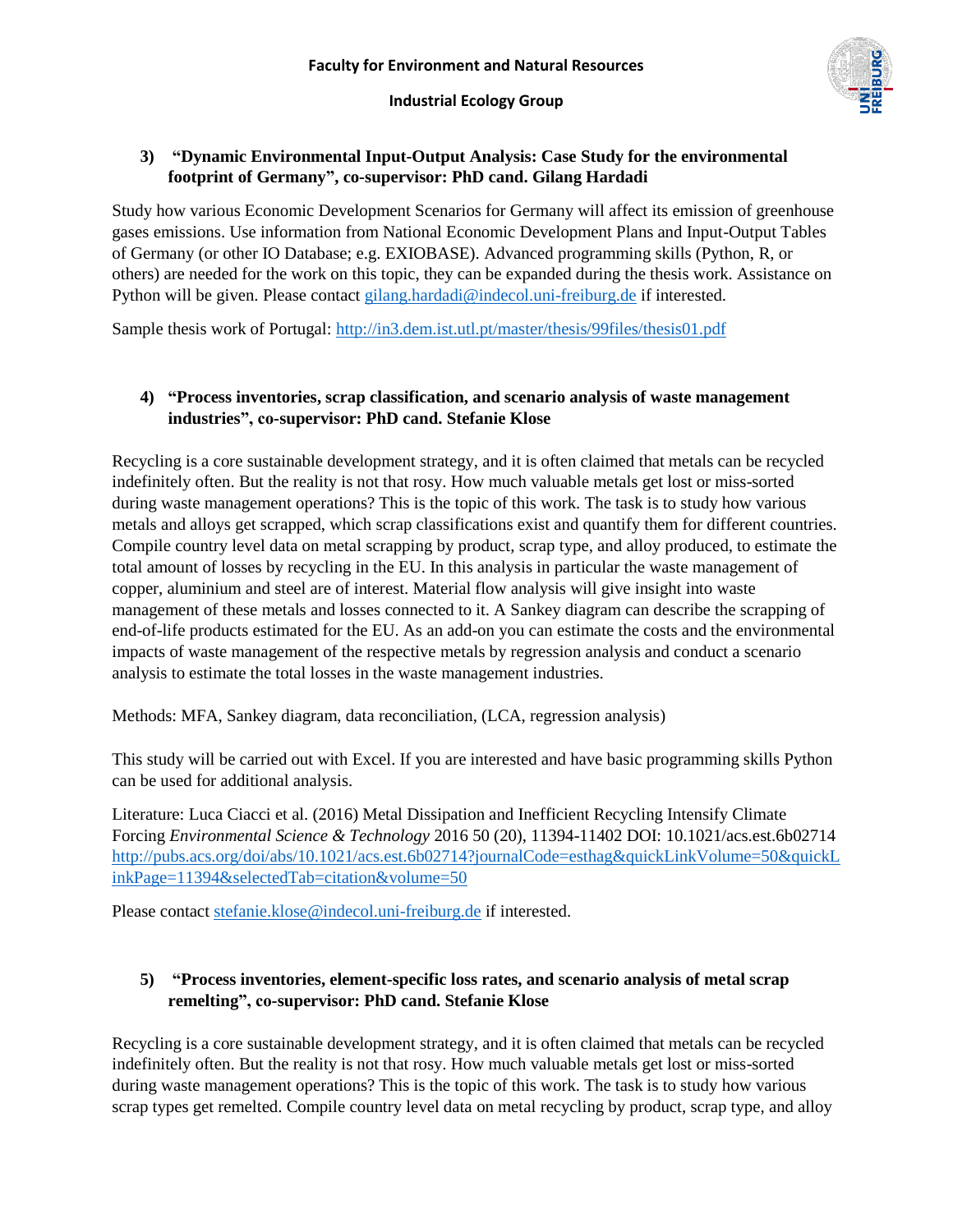produced, to estimate the total amount of non-functional recycling (e.g., copper from electric wiring to construction steel) in the EU. In this analysis in particular the scrap remelting of copper, aluminium and steel are of interest. Material flow analysis will give insight into scrap remelting of these metals and nonfunctional losses connected to it. A Sankey diagram can describe the remelting of scrap to secondary metals estimated for the EU. As add-on you can estimate the costs and the environmental impacts of scrap remelting of the respective metals by regression analysis and conduct a scenario analysis to estimate total remelting losses and non-functional recycling.

Methods: MFA, Sankey diagram, data reconciliation, (LCA, regression analysis)

This study will be carried out with Excel. If you are interested and have basic programming skills Python can be used for additional analysis.

Literature: Luca Ciacci et al. (2016) Metal Dissipation and Inefficient Recycling Intensify Climate Forcing *Environmental Science & Technology* 2016 50 (20), 11394-11402 DOI: 10.1021/acs.est.6b02714 [http://pubs.acs.org/doi/abs/10.1021/acs.est.6b02714?journalCode=esthag&quickLinkVolume=50&quickL](http://pubs.acs.org/doi/abs/10.1021/acs.est.6b02714?journalCode=esthag&quickLinkVolume=50&quickLinkPage=11394&selectedTab=citation&volume=50) [inkPage=11394&selectedTab=citation&volume=50](http://pubs.acs.org/doi/abs/10.1021/acs.est.6b02714?journalCode=esthag&quickLinkVolume=50&quickLinkPage=11394&selectedTab=citation&volume=50)

Please contact [stefanie.klose@indecol.uni-freiburg.de](mailto:stefanie.klose@indecol.uni-freiburg.de) if interested.

# **6) "Comparative environmental assessment of renewable and non-renewable materials", cosupervisor: PhD cand. Rio Aryapratama. Group work (up to two students) possible.**

Use of biomass as material, for example in wooden buildings or in biopolymers, is seen as an important sustainable development strategy by many. But biomass, especially wood, is limited, so the question of optimal use strategies arises. The goal of this thesis is to study about the comparative environmental assessment of different alternatives of renewable and non-renewable materials (e.g. wood, fiber, cement, steel, etc.) to provide the same amount of service (stiffness, tensile strength, compressive strength, …). The collection of process and life cycle inventories, including GHG emissions, and land use, will be the key part of the work. A simple scenario analysis about the overall environmental effect of material substitution should be carried out as well. Knowledge and experience about mass and energy balance and life cycle assessment are expected.

# Literature:

Pawelzik et al., 2013. Critical aspects in the life cycle assessment (LCA) of bio-based materials– Reviewing methodologies and deriving recommendations. *Resources, Conservation and Recycling*, 73, pp.211-228. [\(http://dx.doi.org/10.1016/j.resconrec.2013.02.006\)](http://dx.doi.org/10.1016/j.resconrec.2013.02.006)

Vieira et al., 2016. Life cycle assessment (LCA) applied to the manufacturing of common and ecological concrete: A review. *Construction and Building Materials*, 124, pp.656-666. [\(http://dx.doi.org/10.1016/j.conbuildmat.2016.07.125\)](http://dx.doi.org/10.1016/j.conbuildmat.2016.07.125)

Yang, et al., 2016. Comparative study of cement manufacturing with different strength grades using the coupled LCA and partial LCC methods—A case study in China. *Resources, Conservation and Recycling*, 119, pp.60-68. [\(http://dx.doi.org/10.1016/j.resconrec.2016.06.017\)](http://dx.doi.org/10.1016/j.resconrec.2016.06.017)

Please contact [rio.aryapratama@indecol.uni-freiburg.de](mailto:rio.aryapratama@indecol.uni-freiburg.de) if interested.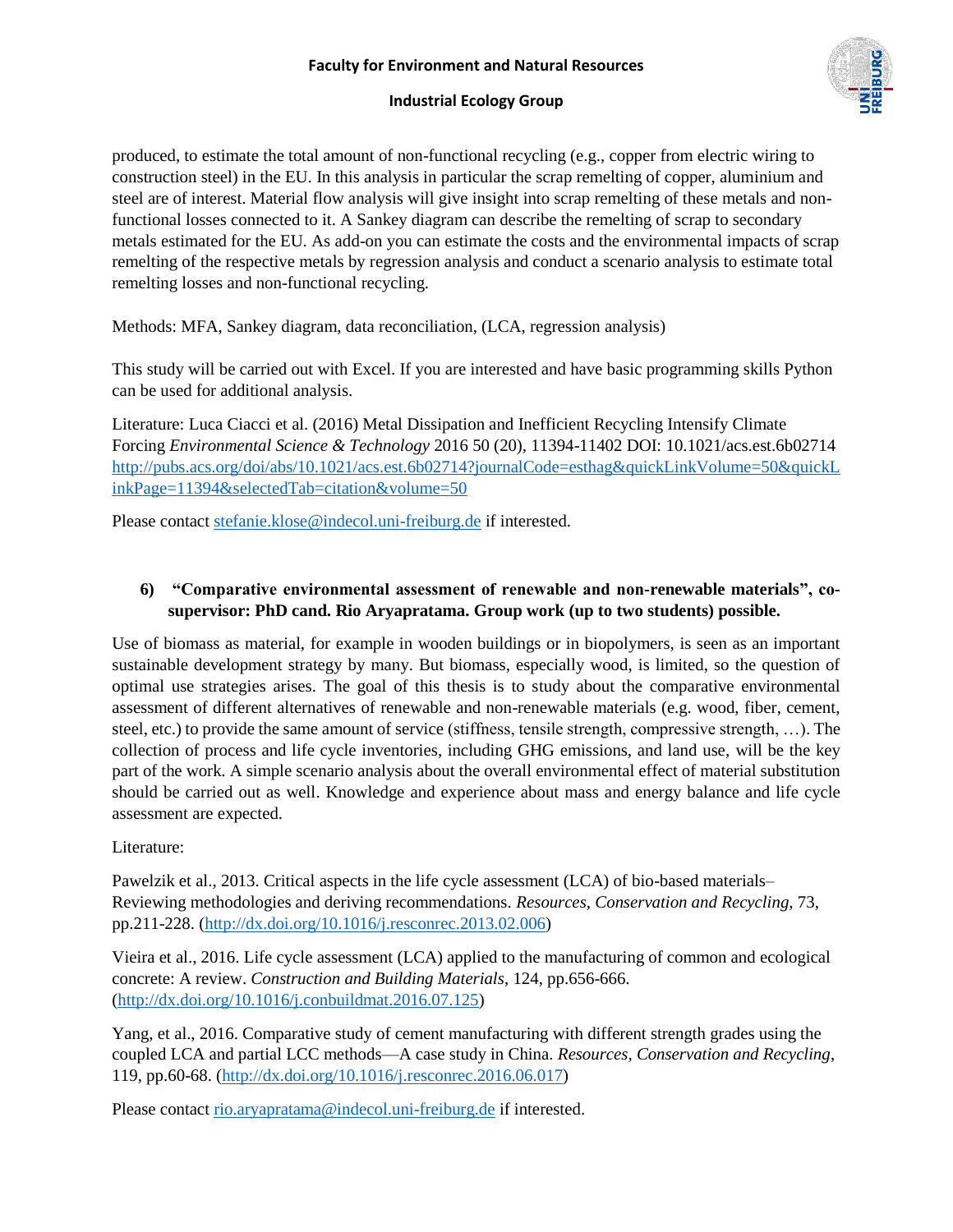## **7) "Material flow analysis of wood and wood products in Indonesia", co-supervisor: PhD cand. Rio Aryapratama**

Wood products play an important role for Indonesia growing economy. A wide range of sectors from small to large scale industries including furniture, pulp and paper, trading, energy and construction are benefited from wood products. This study will collect and build a dataset and quantitatively characterize the wood and wood product flows in Indonesia. Knowledge about material flow analysis and data handling are expected.

Literature:

Mantau, U., 2012. Wood flows in Europe (EU27).

[\(https://www.unece.org/fileadmin/DAM/timber/meetings/20150311/Wood\\_flows\\_in\\_Europe\\_Mantau.pdf](https://www.unece.org/fileadmin/DAM/timber/meetings/20150311/Wood_flows_in_Europe_Mantau.pdf)  $\mathcal{L}$ 

Mantau, U., 2015. Wood flow analysis: Quantification of resource potentials, cascades and carbon effects. Biomass and Bioenergy, 79, pp.28-38. [\(http://dx.doi.org/10.1016/j.biombioe.2014.08.013\)](http://dx.doi.org/10.1016/j.biombioe.2014.08.013)

"Indonesia forestry outlook study" [\(http://www.fao.org/docrep/014/am608e/am608e00.pdf\)](http://www.fao.org/docrep/014/am608e/am608e00.pdf)

FAO statistics:<http://www.fao.org/forestry/statistics/84922/en/>

Please contact [rio.aryapratama@indecol.uni-freiburg.de](mailto:rio.aryapratama@indecol.uni-freiburg.de) if interested.

## **8) "The relation between EIA and LCA – An analysis of the practice in your home country", co-supervisor: Prof Barbara Koch**

#### Reserved for Kavya Madhu

Environmental Impact Assessment (EIA) is a process of evaluating the likely environmental impacts of a proposed project or development, taking into account inter-related socio-economic, cultural and humanhealth impacts, both beneficial and adverse. EIA is a procedure that has been standardized in many countries. There are many methods that can be applied in an EIA, and one particular important scientific assessment method is life cycle assessment, which is a technique to assess environmental impacts associated with all the stages of the project's life cycle from cradle (installation) to grave (decommissioning). The task of the student is to review applications of LCA in EIA in his or her home country, to identify cases where application of LCA would have been beneficial and potentially have led to a different outcome, and to give specific recommendations for future combinations of LCA and EIA. This topic is especially suitable for students to wish to work in consultancies or administrations dealing with environmental impact assessment.

Requirements: Course in environmental impact assessment or life cycle assessment (optimally both) at the BSc or MSc level.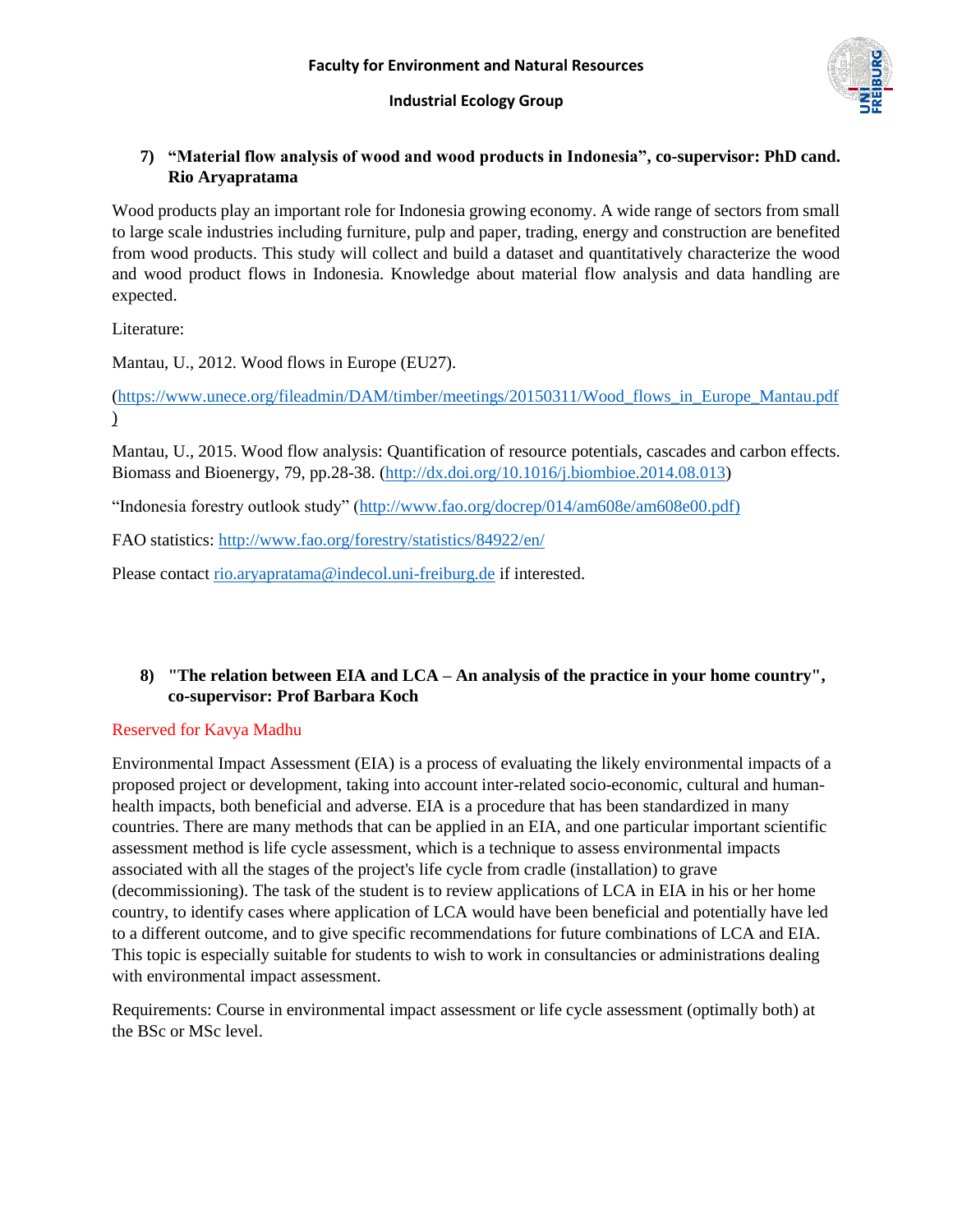## **9) "Life cycle analysis of renewable energy value chains". Group work (up to five students) possible.**

Biofuels and electricity are the main energy sources for sustainable transportation. Which of the two will prevail in the long run? The midterm and longterm development of the vehicle fleet has tremendous consequences for the car manufacturers, the energy infrastructure, and land use. LCA and cost studies of the different supply chains for transportation energy abound, but a systematic comparative analysis is lacking. With the help of literature values a comprehensive LCA and LCC of renewable energy value chains is to be developed. Special attention needs to be given to the storage and distribution infrastructure for the energy. The main challenge is to have a comprehensive system boundary across the different subprojects.

Specific topics include:

#### **+ LCA/LCC of land to transport: PV/Battery/Electric vehicle**

#### **+ LCA/LCC of land to transport: PV/Electrolysis/Fuel cell vehicle**

**+ LCA/LCC of land to transport: PV/Electrolysis/Synthesis/ICE vehicle (gaseous and light liquid fuels: H2, CH3OH, CH3OCH3, C2H5OH)**

**+ LCA/LCC of land to transport: PV/Electrolysis/Synthesis/ICE vehicle (liquid fuels: Gasoline and Diesel)**

**+ LCA/LCC of land to transport: Biofuels/Refinement/ICE vehicle (EtOH, Diesel)**

**+ LCA/LCC of land to transport: Biofuels/Gasification/ICE vehicle (gaseous and liquid fuels)**

# **+ LCA/LCC of land to transport: Biofuels/Combustion/Battery/Electric vehicle**

Please contact [stefan.pauliuk@indecol.uni-freiburg.de](mailto:stefan.pauliuk@indecol.uni-freiburg.de) if interested.

## **10) "The role of Diesel engines in environmentally sustainable transportation" Review/ simple LCA**

While some condemn diesel as a dead technology, others claim it is the future of sustainable transportation. Time to get the numbers right and put them into context.

Method: Literature review combined with comparative LCA

Please contact [stefan.pauliuk@indecol.uni-freiburg.de](mailto:stefan.pauliuk@indecol.uni-freiburg.de) if interested.